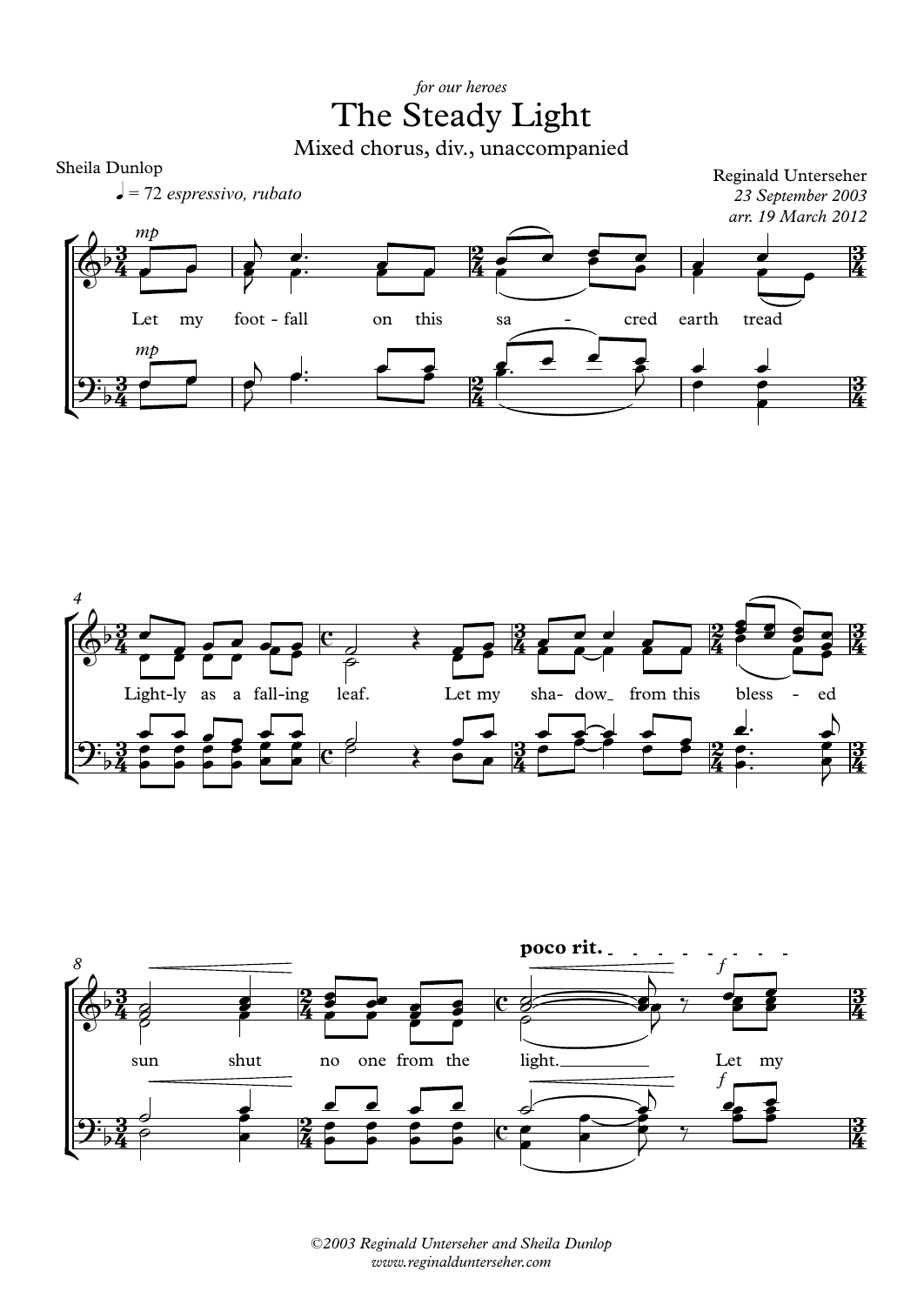

removed for security thanks for understanding www.reginaldunterseher.com



2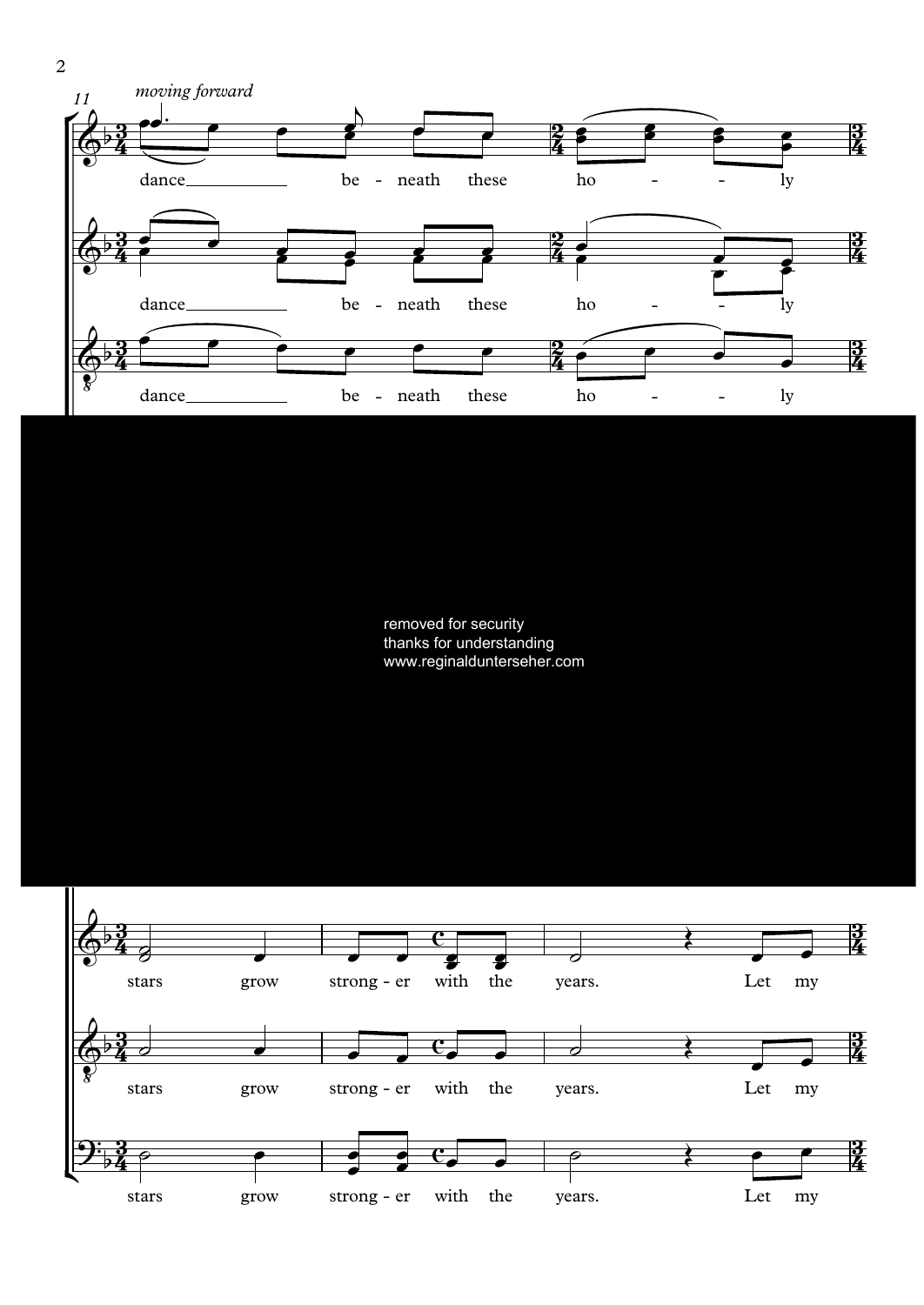